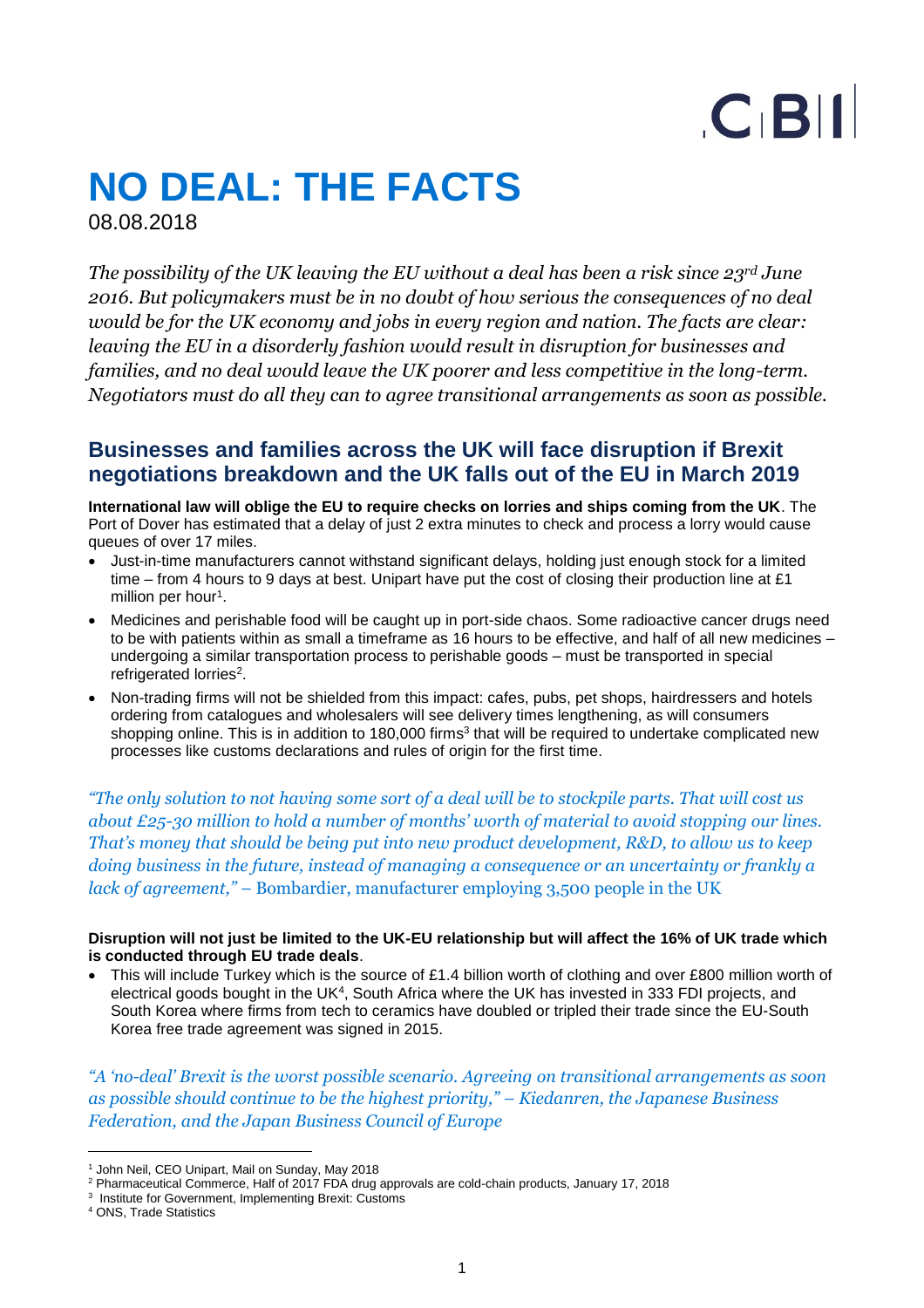#### **Services firms will experience similar disruption to goods companies**.

- Exports to the EU by the UK's lawyers, accountants, architects, advertising agencies and other professional services are worth £66 billion, and would face severe regulatory and trading barriers<sup>5</sup>, as would the UK's leading £240 billion data economy if no deal on data is agreed, stifling digital growth.
- If no deal is agreed, 38 million insurance customers and 10 million customers in the UK will no longer be able to rely on their policies $\rm ^6.$
- With 60% of construction products and services coming from the EU from £875 million worth of electrical wire and £775 million of timber<sup>7</sup> - delays to house building and infrastructure improvement projects would also be anticipated.

# **No deal will mean a lost decade, stifling the UK's potential and leaving us less competitive, productive and prosperous for years to come**

#### **Selling into separate UK and EU markets will become less efficient as firms will be forced to get two sets of licenses, permissions and approvals instead of one**.

- Having to go through complex testing and approvals processes to sell into the UK and the EU as separate markets will affect an enormous range of products, from food additives to children's toys. For each new kind of car, the cost will be at least £350,000 $^{\circ}$ , and estimate suggest that the time to clear medicines for sale across the UK and EU could increase by up to 3 months $^9$ .
- If firms are spending more on compliance and creating unproductive jobs in customs, governance and legal roles, this will divert investment from R&D, sales and growth. Customs declarations alone are estimated to potentially cost industry £20 billion every year<sup>10</sup>.
- Overall, the IMF estimates that by 2030 the UK economy would be 4% smaller if the UK leaves the EU with no deal, compared with a no-Brexit scenario<sup>11</sup>.

#### *"Testing changes and reregistration will mean about 13,000 packs will have to be updated. The timeline to implement at the laboratories, at a minimum, is 18 months – so, we are already having to initiate cost," –* GSK, healthcare firm employing 14,000 people in the UK

#### **No deal will mean the UK loses one of its key features: the ability to advertise as a gateway to Europe, a trait which 79% of investors in 2016 cited as key to the UK's attractiveness**<sup>12</sup> .

- The UK's educational institutions will be less attractive if qualifications in law, accounting and even architecture are no longer automatically recognised. International students contribute £5.4 billion to local economies<sup>13</sup>, bringing vital income to towns like Bangor and Falmouth.
- Making movement of people and goods more difficult will make the UK's world leading events like Farnborough Air Show and London Fashion Week, and even music events, more expensive and less attractive.
- Great Britain's role as a link to Ireland will be jeopardised. Firms in cosmetics, television and machinery already calculating the cost of adjusting distribution networks – moving goods and jobs from the UK.

*"If there are going to be tariff barriers, then why would we continue to manufacture sheds for the European market in the UK, in Northern Ireland, when there's other manufacturing space in mainland Europe?" –* Yardmaster, SME manufacturing sheds in Northern Ireland

 $\overline{a}$ 

<sup>5</sup> ONS, International Trade in Services

<sup>6</sup> Bank of England, Financial Stability Report, November 2017

<sup>7</sup> BEIS, Building materials and components statistics: February 2018

 $^{\rm 8}$  Automotive Council UK, Potential impacts of the UK's withdrawal from the EU on the UK Automotive Industry

<sup>9</sup> Office of Health Economics, Public Health and Economic Implications of the UK exiting the EU and the Single Market

<sup>&</sup>lt;sup>10</sup> Chief Executive of HMRC, Evidence to the Treasury Select Committee

<sup>11</sup> IMF, Euro Area Policies: 2018 Article IV Consultation-Press Release; Staff Report; and Statement by the Executive Director for Member Countries

<sup>&</sup>lt;sup>12</sup> EY attractiveness survey, UK 2016: Positive rebalancing?

<sup>&</sup>lt;sup>13</sup> Universities UK, The economic impact of international students